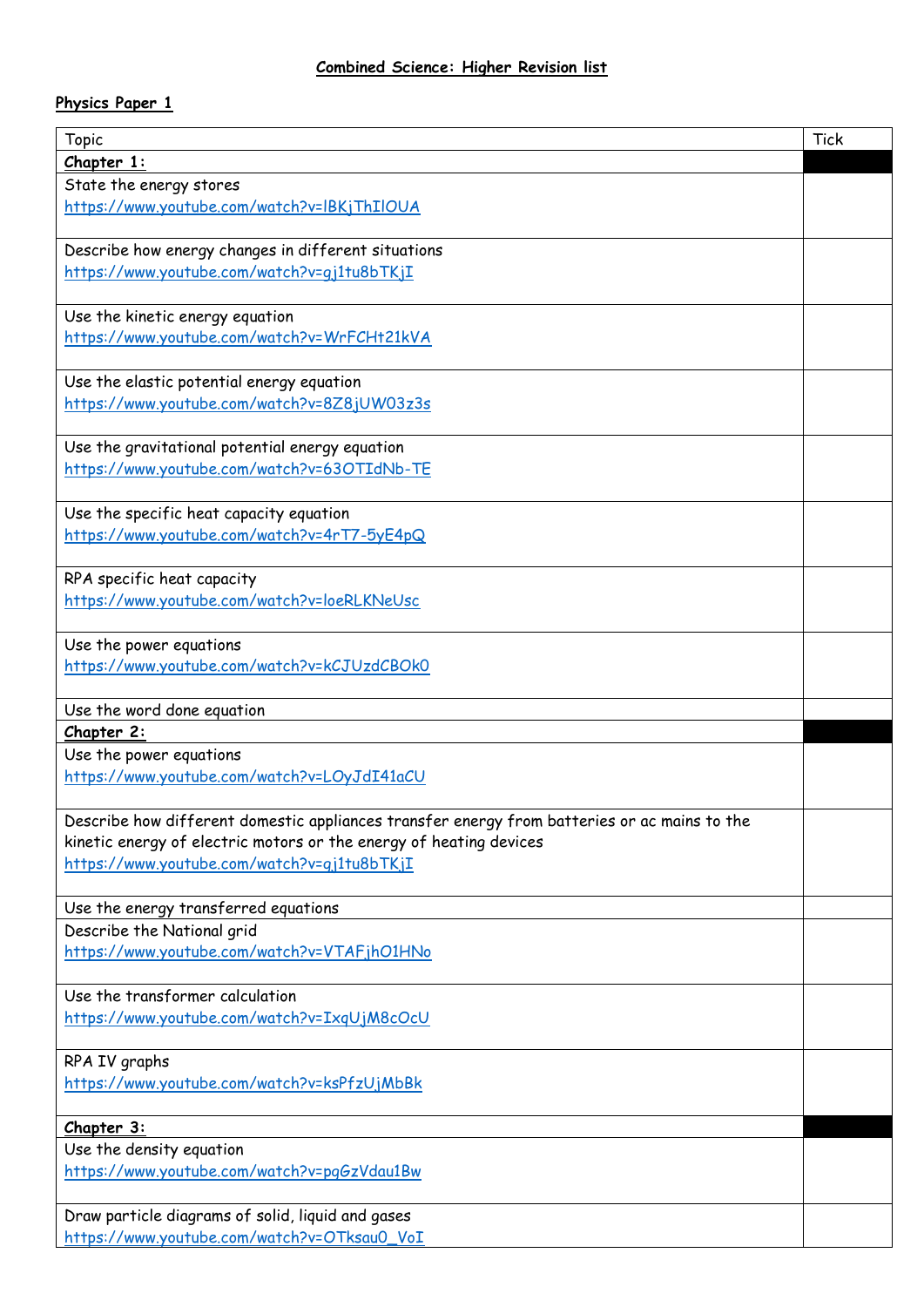| Explain density in terms of particles                                                                 |  |
|-------------------------------------------------------------------------------------------------------|--|
| Describe changes of state                                                                             |  |
| https://www.youtube.com/watch?v=xYU7RSoOZ0U                                                           |  |
|                                                                                                       |  |
| Explain how the motion of the molecules in a gas is related to both its temperature and its pressure. |  |
| https://www.youtube.com/watch?v=9PwzPDJ7GYc                                                           |  |
|                                                                                                       |  |
| Explain qualitatively the relation between the temperature of a gas and its pressure at constant      |  |
| volume                                                                                                |  |
| Chapter 4:                                                                                            |  |
| Describe the structure of the atom                                                                    |  |
| https://www.youtube.com/watch?v=KwOHJbE4Tro                                                           |  |
|                                                                                                       |  |
| Define the term isotope                                                                               |  |
| Describe the history of the atom                                                                      |  |
| https://www.youtube.com/watch?v=Q8y4x5EElm8                                                           |  |
|                                                                                                       |  |
| Describe the properties of alpha, beta and gamma                                                      |  |
| https://www.youtube.com/watch?v=nW0S1C6wVrg                                                           |  |
|                                                                                                       |  |
| Write radioactive decay questions                                                                     |  |
| https://www.youtube.com/watch?v=CaYoDxWxww8                                                           |  |
| Define the term "half-life"                                                                           |  |
| https://www.youtube.com/watch?v=zXw2cOSBB8E                                                           |  |
|                                                                                                       |  |
| Determine the half-life on a graph                                                                    |  |
| https://www.youtube.com/watch?v=IDkNlU7zKYU                                                           |  |
|                                                                                                       |  |
| Calculate the net decline as a ratio, in radioactive emission after a given number of half lives      |  |
| Compare contamination and irradiation                                                                 |  |
| https://www.youtube.com/watch?v=teGu0VAPIOo                                                           |  |
|                                                                                                       |  |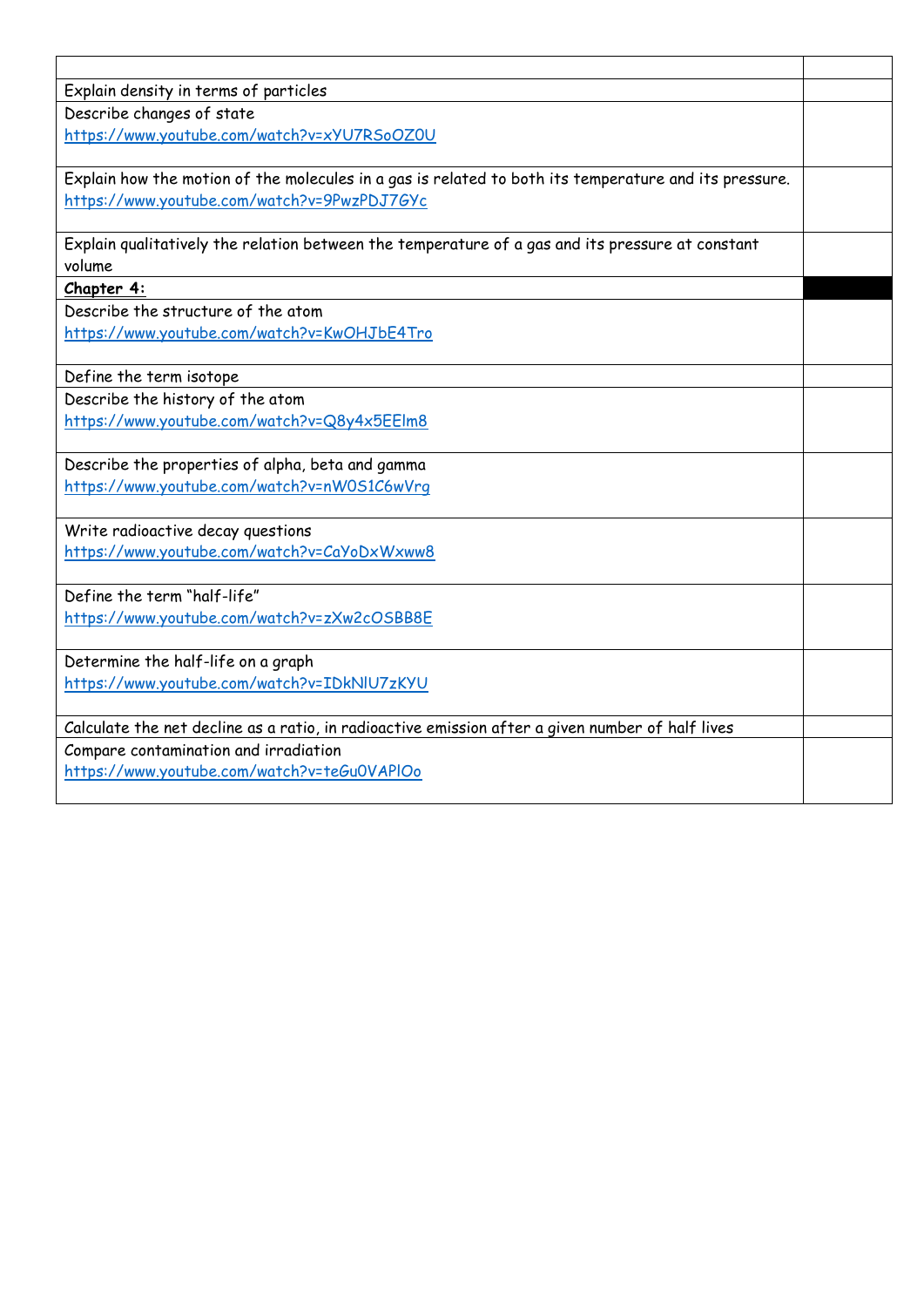## **Physics Paper 2**

| Topic                                                                                                                                                   | <b>Tick</b> |
|---------------------------------------------------------------------------------------------------------------------------------------------------------|-------------|
| Chapter 5                                                                                                                                               |             |
| Define scalar and vectors with examples                                                                                                                 |             |
| https://www.youtube.com/watch?v=P1ISWWUkMdQ                                                                                                             |             |
| Define contact and non-contact forces with examples                                                                                                     |             |
| https://www.youtube.com/watch?v=WCPTKRaScqE                                                                                                             |             |
|                                                                                                                                                         |             |
| Define weight and use the equation                                                                                                                      |             |
| https://www.youtube.com/watch?v=W2aBVbcHr_k                                                                                                             |             |
| Define resultant force and calculate it in different situations                                                                                         |             |
| https://www.youtube.com/watch?v=YGGxf6cp3Lo                                                                                                             |             |
|                                                                                                                                                         |             |
| Draw and interpret vector diagrams                                                                                                                      |             |
| https://www.youtube.com/watch?v=U8z8WFhOQ_Y                                                                                                             |             |
|                                                                                                                                                         |             |
| Define distance and displacement                                                                                                                        |             |
| https://www.youtube.com/watch?v=QaU9jMHh7qE                                                                                                             |             |
|                                                                                                                                                         |             |
| Calculate speed                                                                                                                                         |             |
| https://www.youtube.com/watch?v=M_OFRIX8wIM                                                                                                             |             |
|                                                                                                                                                         |             |
| Explain the difference between velocity and speed<br>Explain qualitatively, with examples, that motion in a circle involves constant speed but changing |             |
| velocity                                                                                                                                                |             |
| https://www.youtube.com/watch?v=rTx-wwRUnec                                                                                                             |             |
|                                                                                                                                                         |             |
| Interpret distance-time graphs                                                                                                                          |             |
| https://www.youtube.com/watch?v=RM02SnuJOMY                                                                                                             |             |
|                                                                                                                                                         |             |
| Interpret velocity-time graphs                                                                                                                          |             |
| https://www.youtube.com/watch?v=b0VKlpetP9A                                                                                                             |             |
|                                                                                                                                                         |             |
| Calculate acceleration                                                                                                                                  |             |
| https://www.youtube.com/watch?v=Kzx8GBTl5VM                                                                                                             |             |
|                                                                                                                                                         |             |
| Describe Newton's Laws                                                                                                                                  |             |
| https://www.youtube.com/watch?v=i5PtaCJJFjw                                                                                                             |             |
| https://www.youtube.com/watch?v=DpQ_ikFKru0                                                                                                             |             |
| Use the momentum calculation                                                                                                                            |             |
| https://www.youtube.com/watch?v=F8DnNqBhUfQ                                                                                                             |             |
| https://www.youtube.com/watch?v=ZU6rJQTz7FI                                                                                                             |             |
|                                                                                                                                                         |             |
| Explain the conservation of momentum with calculations                                                                                                  |             |
| Chapter 6:                                                                                                                                              |             |
| State the electromagnetic spectrum waves in order                                                                                                       |             |
| https://www.youtube.com/watch?v=u5vkYjV1V1A                                                                                                             |             |
|                                                                                                                                                         |             |
| State properties and uses of electromagnetic waves                                                                                                      |             |
| Describe how different substances absorb, reflect and transmit the electromagnetic waves                                                                |             |